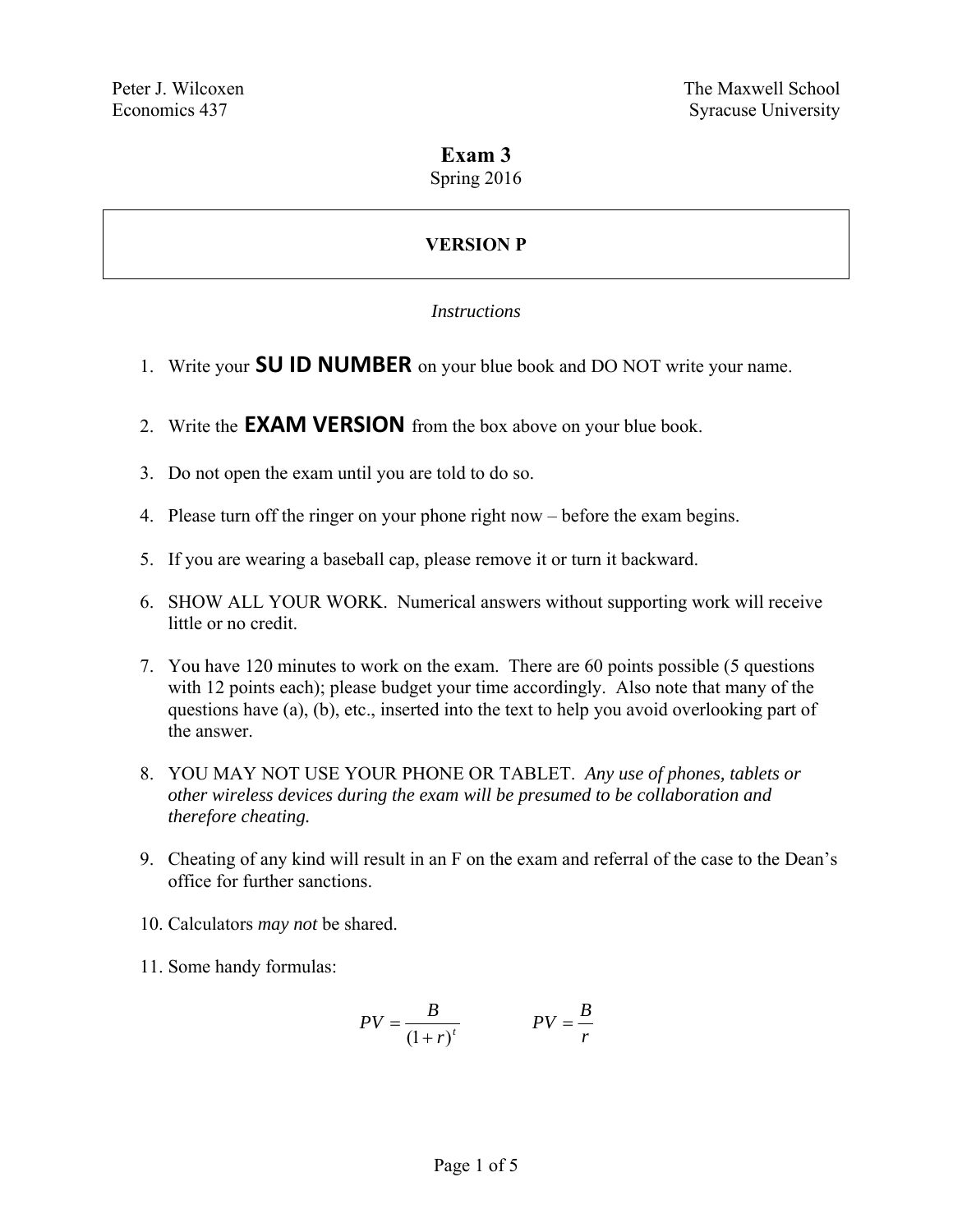#### **Question 1 (12 points)**

Suppose a pollutant was recently regulated using a hybrid policy. The marginal benefits of abating the pollutant were known to be given by the equation  $MBA = 1100 - 4*Qa$ . The marginal costs of abating it were believed at the time of regulation to be given by the equation  $MCAe = 500 + 2*Qa$ . Prior to regulation, 300 tons were being emitted. The regulator set up the hybrid policy with the following features: the initial quantity of permits distributed was equal to the efficient amount of pollution, and the price of waivers (additional permits) was set to the efficient MCA (that is, the tax rate that would be efficient). After the system was in place, however, the MCA curve was discovered to be wrong: the true curve is  $MCAa = 200 + 2*Qa$ .

Please calculate: (a) the efficient total quantity of abatement and the MCA if the original MCA curve had been correct; (b) the number of permits the regulator initially issued; (c) the efficient total quantity of abatement given the true MCA; (d) the actual quantity of abatement under the hybrid policy given the true MCA; (e) the equilibrium price of a permit given the true MCA; and (f) the number of waivers sold, if any; and (g) the deadweight loss, if any.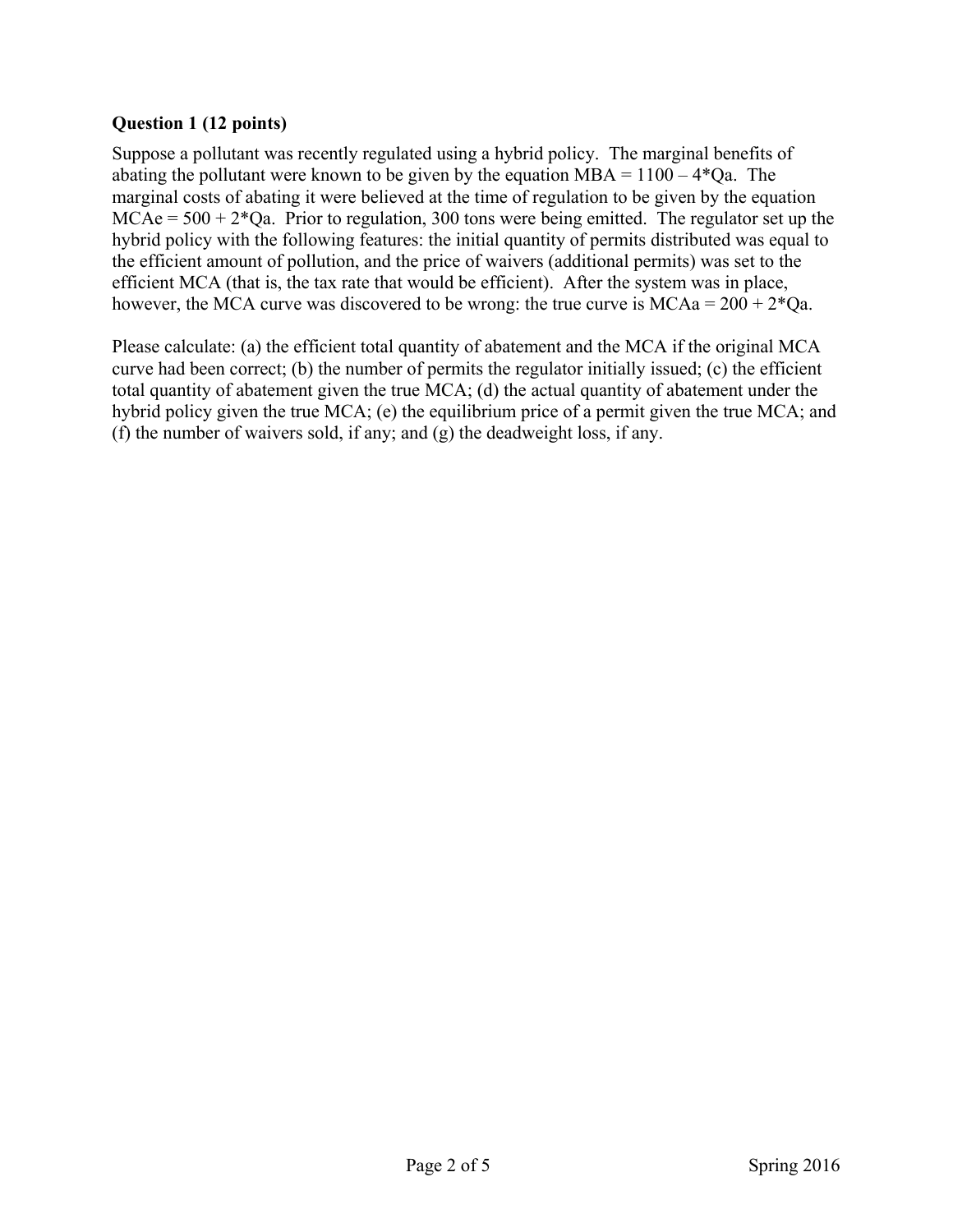#### **Question 2 (12 points)**

A government is considering selling forested land to a mining company. However, using the land for mining would irreversibly destroy scenic and recreational benefits now provided by the forest. No admission fee is charged for use of the forest and 78,000 people currently visit from six geographic zones labeled A through F. Information about the zones and visitors is given in the table below.

| Zone          | <b>Travel Cost</b> | <b>Population</b> | <b>Visitors</b> |
|---------------|--------------------|-------------------|-----------------|
| A             | 10                 | 8,000             | 6,000           |
| B             | 20                 | 20,000            | 12,000          |
| $\mathcal{C}$ | 30                 | 40,000            | 18,000          |
| D             | 40                 | 80,000            | 24,000          |
| E             | 50                 | 120,000           | 18,000          |
| F             | 60                 | 70,000            |                 |

The public's willingness to pay for visits (including people from all zones) is known to be given by an equation of the form:  $WTP = A - B^*Q$ , where Q is the number of visitors and A and B are constants. The government also knows there are 20,000 people who do not visit the site but who value its existence and are each willing to pay \$80 to keep it protected.

The government is evaluating the project over two periods: 0 (the present) and 1 (the future). The mining company is willing to pay \$5 million for the land in period 0 or \$4 million in period 1. The government is not certain about the value of the forest in period 1. It believes that the value to the visitors will be the same as period 0 but is uncertain about the value to the nonvisitors. It believes there is a 40% chance it will be the same as in period 0 and a 60% chance it will be 3 times higher (60,000 people willing to pay \$80 each). *The government uses an interest rate of 10% between the two periods.*

Please compute: (a) the number of people who would visit the forest in period 0 if a \$10 admission fee were charged, (b) the values of A and B, (c) the amount of consumer surplus received by visitors in period 0, (d) the total benefit produced by the forest in period 0 including the people who don't visit, (e) the expected net present value of keeping the land as a forest in period 0, and (f) indicate whether or not the government should sell the land to the mining company.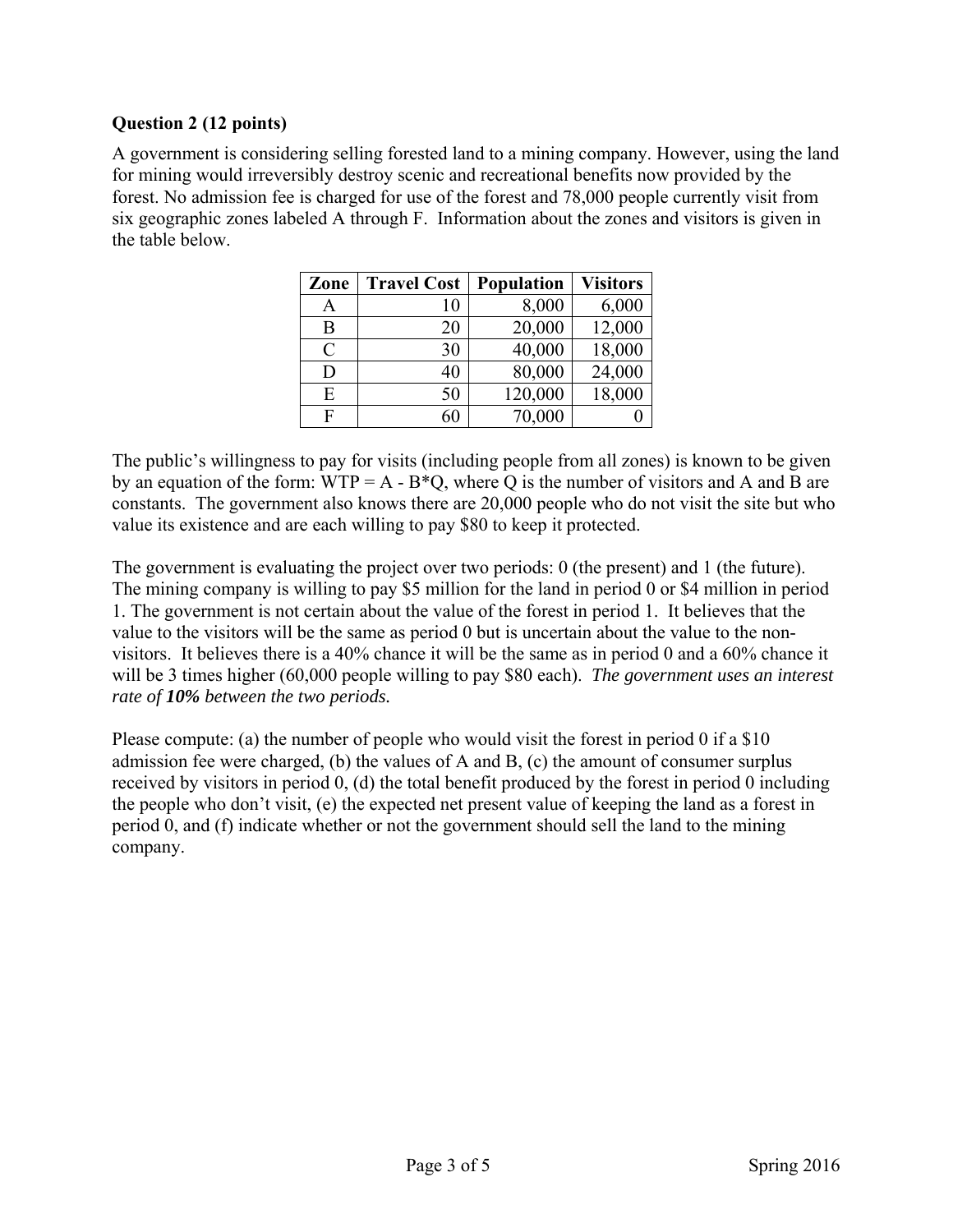#### **Question 3 (12 points)**

A government is concerned about an air pollutant that has been shown to increase the death rate from heart disease in laboratory animals. Clinical studies on animals exposed to a dose that would be equivalent in a human to 1000 parts per billion (ppb) of the pollutant have an increased risk of death in each year of 1/200,000. The pollutant is currently present in two regions, A and B. Region A has a population of 100 million and the pollutant level is 80 ppb. Region B has a population of 50 million and its pollutant level is 70 ppb. The government is evaluating two possible air quality standards to deal with the problem. The first would reduce pollution levels in both regions to 60 ppb and would have a present value cost of \$2.5 billion. The second would reduce A's pollution to 70 ppb but leave B's unchanged. It would have a present value cost \$500 million. The government use a VSL of \$8 million and an interest rate of 5% in PV calculations.

Please calculate: (a) the expected number of fatalities in each area in each year without any change in policy; (b) the expected number of fatalities per year prevented by each policy; (c) the NPV of each policy; and (d) indicate which policy, if any, the government should adopt. Finally, (e) how many expected deaths would be prevented? You may assume that each policy would permanently begin reducing deaths starting in year 1.

### **Question 4 (12 points)**

A wildlife refuge is visited by 100,000 people per year and their use is non-rival. They come to see rare species of animals. Each person's marginal benefit is given by  $MBi = 50 - 3*Q$ , where Q is the number of species in the refuge. The marginal cost of protecting species is given by the equation  $MC = $1$  million  $+ $100,000*Q$ . The visitors pay no admission fee.

Please determine: (a) the number of species that should be protected; and (b) the annual net social surplus produced by the refuge.